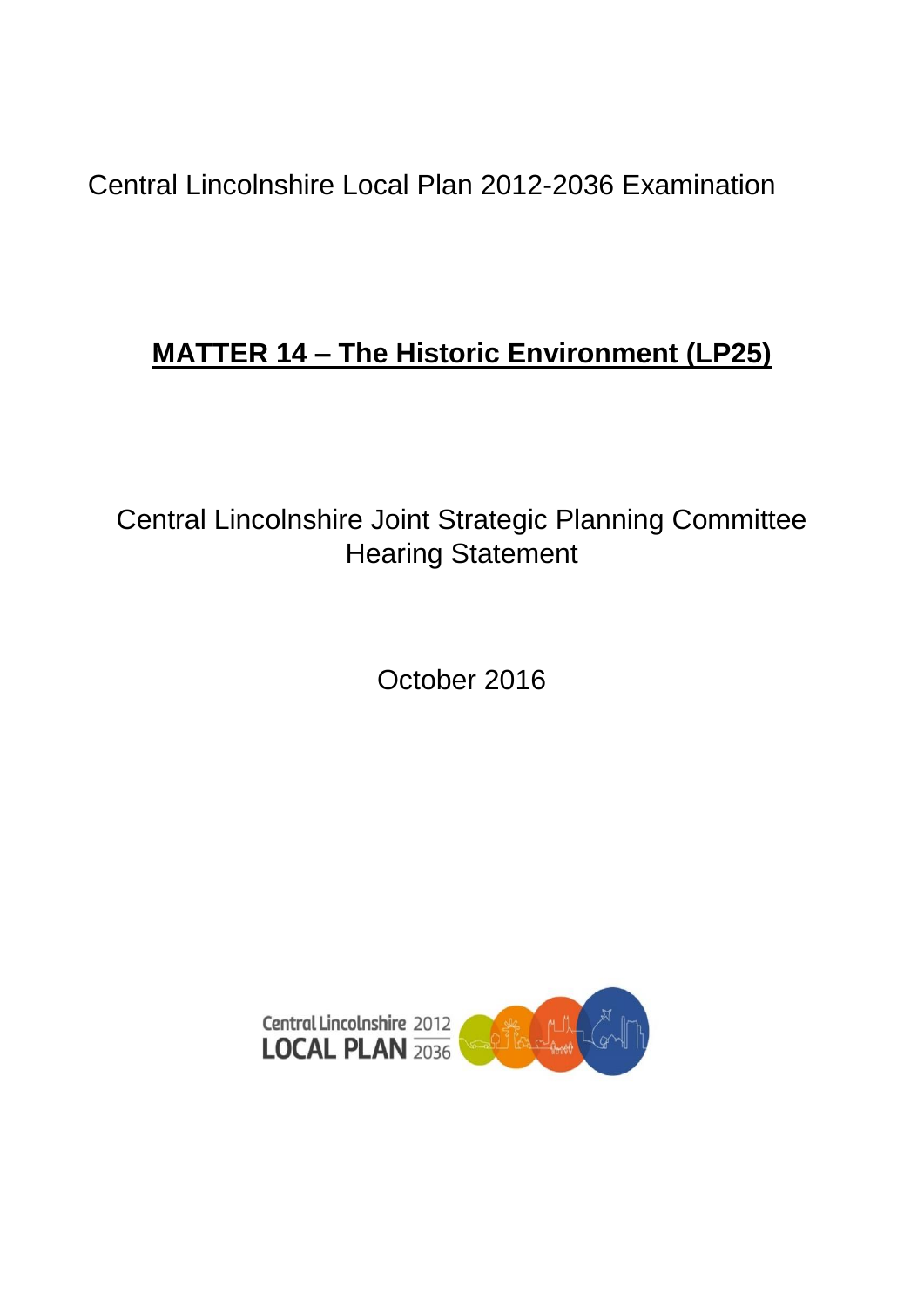# **MATTER 14 – The Historic Environment (LP25)**

## *Issue 14a – The Historic Environment – Policy LP25*

## *Q1. In considering proposals that 'affect the significance of a heritage asset', does Policy LP25 need to make a distinction between substantial and less than substantial harm to be consistent with paragraph 126-141 of the Framework?*

No, it is not considered necessary to make a distinction between substantial and less than substantial harm within Policy LP25.

The policy requires an applicant to provide proportionate justification for proposed works which can then be assessed against the tests set out in the NPPF. The "tests set out in the NPPF" are explicitly referenced in the policy and it is not considered necessary to replicate them in full.

#### *Q2. Following on from Q1, does Policy LP25 need to more explicitly reflect paragraph 134 of the Framework which states that where a development proposal will lead to less than substantial harm to the significance of a designated heritage asset, this harm should be weighed against the public benefits of the proposal, including securing its optimum viable use.*

No.

As stated above, whilst the policy does not makes reference to harm being "weighed against public benefits", it requires an applicant to provide proportionate justification for proposed works which can be assessed against the tests in the NPPF and it is not considered necessary to repeat the NPPF.

*Q3. In its approach to 'Listed Buildings' in Policy LP25 is the plan consistent with paragraph 132 of the Framework which states that substantial harm to or loss of a grade II listed building, park or garden should be 'exceptional'. Substantial harm to or loss of designated heritage assets of the highest significance, notably scheduled monuments, protected wreck sites, battlefields, grade I and II\* listed buildings, grade I and II\* registered parks and gardens, and World Heritage Sites, should be 'wholly exceptional'.*

It is accepted that the policy wording does not explicitly reference whether substantial harm to or loss should be 'exceptional' or 'wholly exceptional' and therefore, to avoid any potential of the reader assuming that the Local Plan policy is in some way a conscious decision to amend national policy, the following modification (Main/SC/12) is suggested:

"Permission **that results in substantial harm to or loss of** to demolish or partly demolish a Listed Building will only be granted in exceptional **or, for grade I and II\* Listed Buildings, wholly exceptional** circumstances."

#### *Q4. Is the requirement for planning applications to provide 'an appropriate and proportionate assessment' to assess archaeological remains sufficiently clear? Is the Policy effective in this regard?*

The policy and supporting text are considered to be clear, effective and reflect paragraph 128 of the NPPF in requiring an appropriate and proportionate assessment. The NPPF specifically requires "developers to submit an appropriate desk-based assessment and, where necessary, a field evaluation".